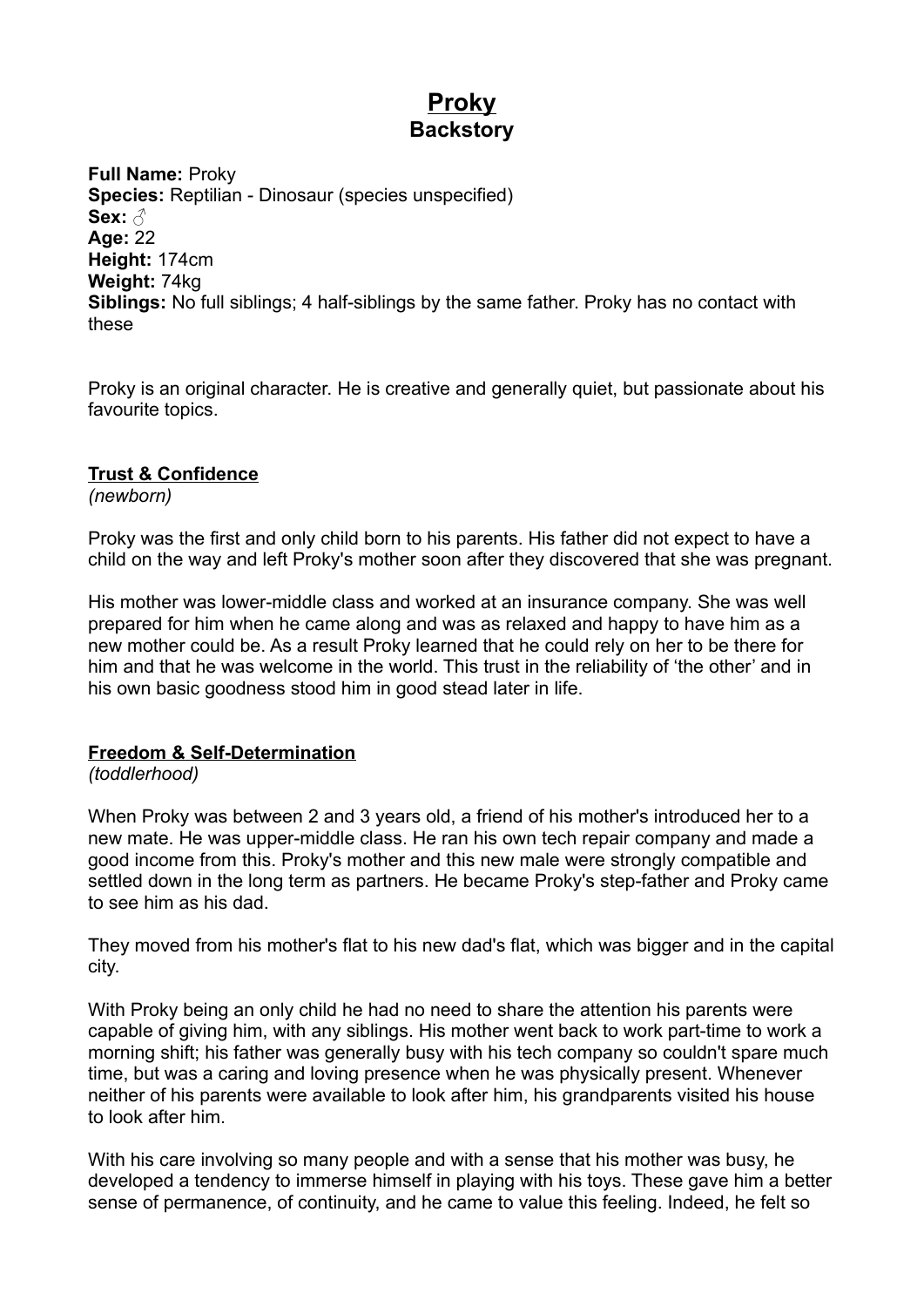certain that these various members of his family would be there for him that he developed a confident attitude towards exploring. For a toddler this didn't mean travelling very far: just the bathroom, toilet, bedroom, kitchen, lounge, and hall, but his intrepidness made these little forays easier than they might have been for a clingier toddler.

Proky learned early in his life how to keep himself entertained and developed a taste for creative play.

When his mother was able to give him her full attention he accepted it gladly and cooperated with her. It was relatively unusual for him to be wilful as he didn't want to risk driving her away. She wasn't likely to do this in real life of course, but Proky felt happy and relaxed when she was around and he was keen to be a pleasant person for her to be around to encourage her to stay. As part of this, he wasn't particularly prone to crying as he quickly worked out that she didn't like seeing him cry and held off from doing it as a way of getting what he wanted from her - whatever he might want at any given time.

#### **Ambition**

*(young childhood)*

As Proky got a little bit older he took an interest in the world beyond his house. He developed a liking for playing outside. His neighbourhood and a few spaces beyond were interesting to his young self: there were parks, places where sports were played, and even an ancient castle complex.

He continued his trend of eagerly exploring the world beyond his mother's lap and made some new friends, dinosaurs of a similar age. He wasn't the most energetic of them but he enjoyed their company and they accepted him even during his more pensive moods.

Proky also came to love rain. He found it soothing - it made him sleepy when he listened to it and watched it cascade down the window in his house. It made people take shelter or go home so the streets were empty. It created a mellow atmosphere, and he liked the unique smell it generated. He also enjoyed watching the streams that heavier rain caused to flow down the street, and whenever he got the chance to play in rain this heavy, he liked to control the flow to see how he could influence it.

He started going to kindergarten. During the first week or so the teacher focused on game activities to allow the children to get to know each other.

At first Proky was deeply shy about meeting other people. He tentatively spoke to and played with two or three other children and stuck with just those.

He enjoyed the activities side of school – the artwork, the creative activities and listening to readings. It all gave him the chance to immerse into the experience which again, he quite enjoyed as a way of giving himself a sense of permanence in an ever-shifting world. He also found creative activities soothing. With this in mind he could sometimes be possessive about toys or creative materials.

**Productivity** *(older childhood)*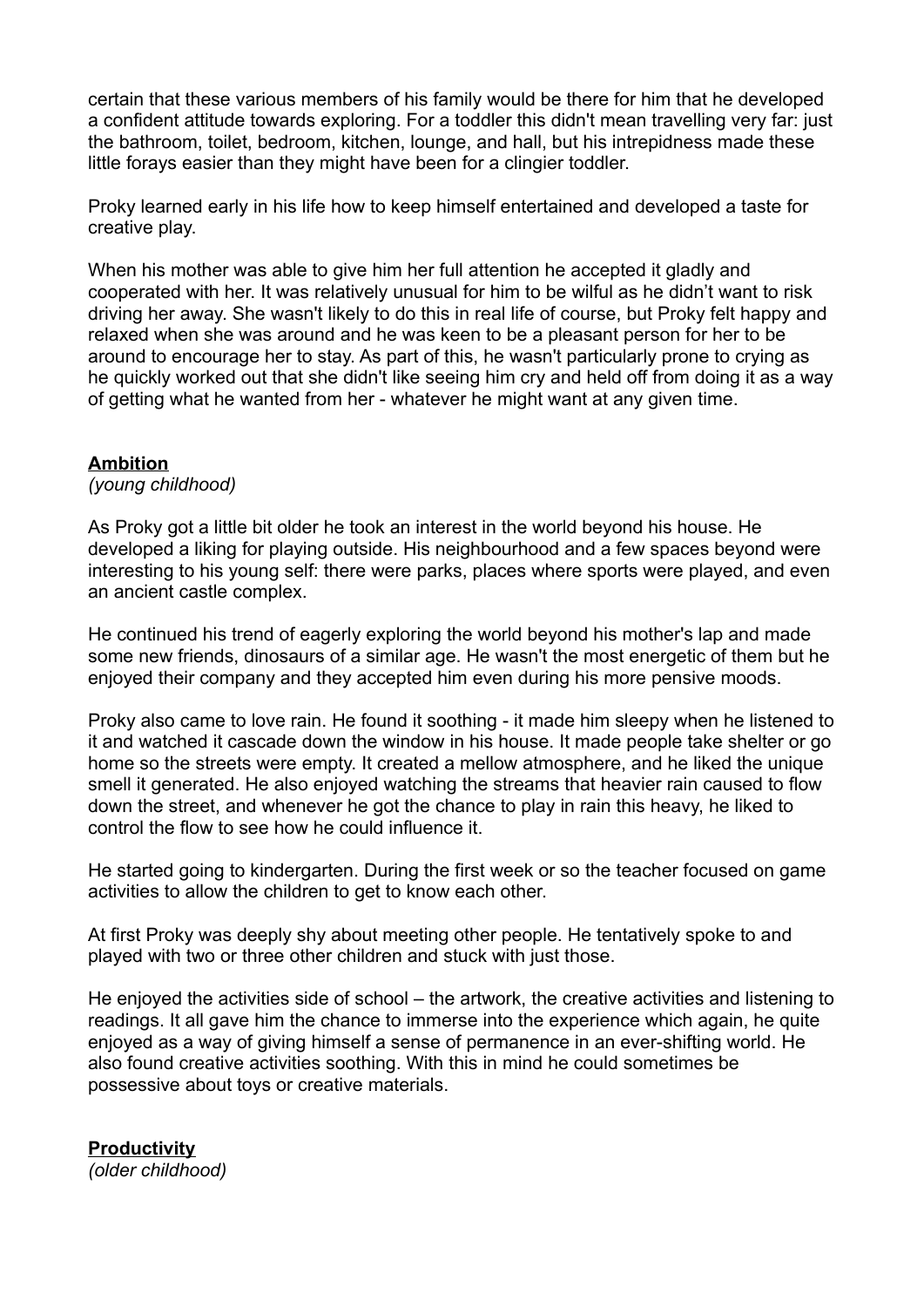Proky moved on from kindergarten, and found that none of the three friends he'd made there went to the same school as him. He was so apprehensive about going to a school where he didn't know anybody that his mother felt the need to consult with a psychologist to help Proky manage the move. The final decision was to wait a year befor introducing him to school so that he could develop more confidence in himself.

A year later when the psychologist, his mother, and Proky himself deemed him ready, he entered the first year of school. This made him the oldest in the class by quite a margin. However, the plan worked and he felt confident enough to make friends with most of his class.

His school introduced week-long trips to experience nature, and these helped Proky to be more forthcoming as well.

As Proky grew older he developed better friendships with his schoolmates. He liked to engage in group play and had a way of taking leadership in these situations. While he wasn't a 'loud and proud' type of leader, his leadership style was more intermittent and he tended to only take leadership when he saw a solution and the group seemed lost about how to go forward.

Proky became passionate about his favourite topics of history and space. He developed an interest in sci-fi games, and games that required strategy. If engaged in any of these topics then he could talk about it for hours, if his conversational partner let him.

Overall, despite his attitude towards getting things done, he preferred to play rather than work. That is, unless work involved one of his favourite subjects.

#### **Child to Adult Transition**

*(adolescence)*

By the time Proky reached adolescence his aunt had died and left his parents an entire flat complex. They decided that they no longer wished to live in the city and preferred the idea of living somewhere more peaceful, so they sold the complex and bought a beautiful 2 floor house with a garden in a small village.

Proky found this move very difficult. As a teenager, with all the different changes happening to him both physically and psychologically, he needed some form of stability in his life but it was hard to find. With great reluctance he left his friends behind and moved to a new school close to his new home. Once there, he began the arduous task of becoming acquainted with his new school-mates. Being the outsider like this also made it harder for him to talk to girls, and his self-esteem took a nose-dive as he became convinced that he wasn't up to the task.

With that said, his interest in talking to girls wasn't sexual. He had no interest in getting into a sexual relationship; indeed, he found the whole subject rather disgusting when he considered getting involved with another person. What he did want was a romantic relationship in which he could hug, cuddle, and kiss, or a more platonic relationship.

Proky added 3D modelling to his arsenal of passions.

When Proky graduated from high school he got a graduation picture, which he added to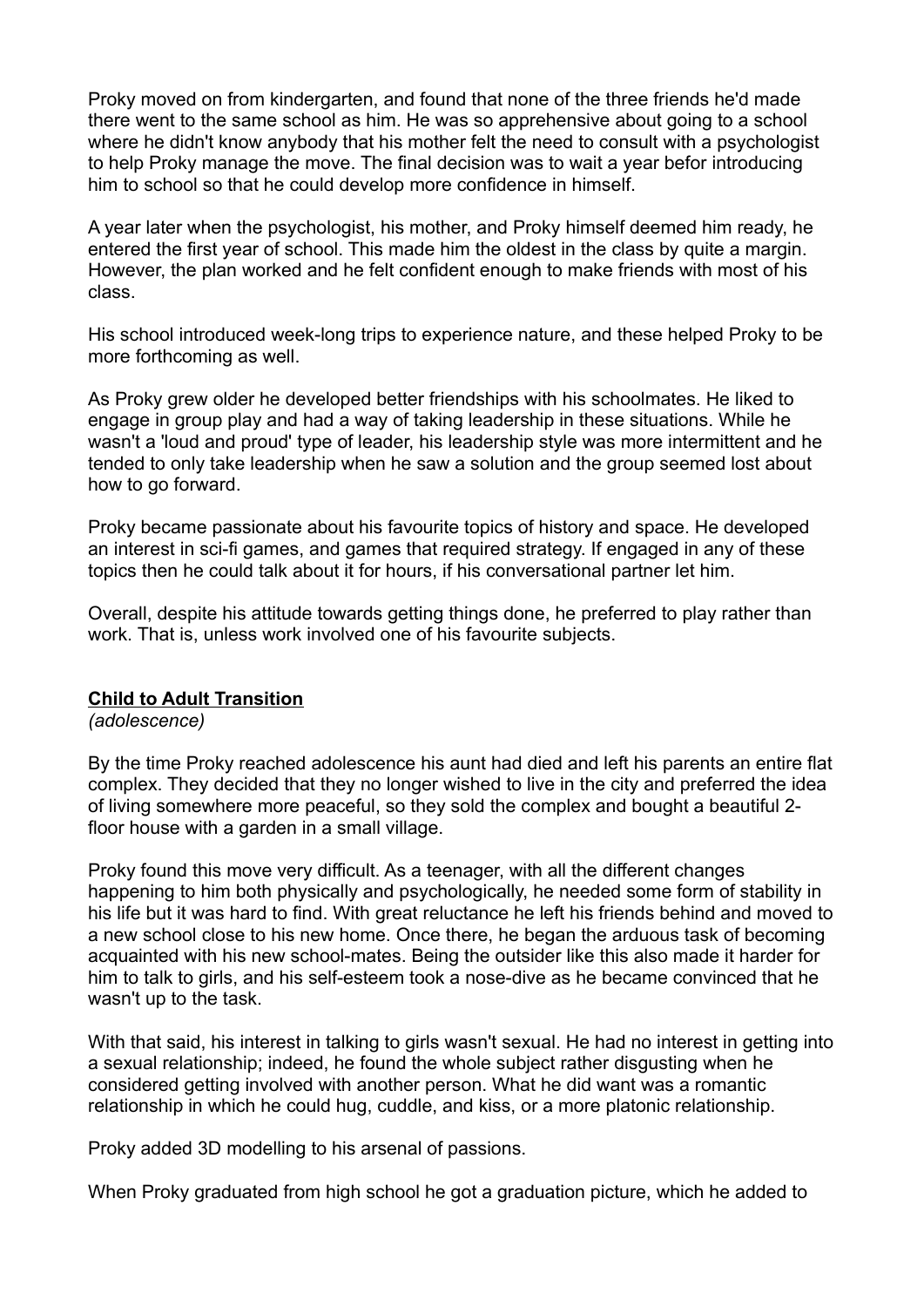Pawbook. Some time after this he got a comment on this picture from his biological father. Between them they didn't take the conversation any further than this.

#### **Closeness in Relationships**

*(young adulthood)*

Proky took a passion for history into his adult life. He found history fascinating because he could see how one event led to another. It was complex and gave him plenty of information to immerse himself in and he would have made a career out of it if he had been able. However, despite his best wishes in this area he was unable to.

His other passion, which he had brought into his adult years, was a love of working with his hands. He took a job as a sand-blaster and, whenever he could, he took the opportunity to play with Lego. Indeed, he collected Lego so that he could enjoy it at home.

When off-duty, he played a lot of games, including sandbox style games where he had to manage environments such as Stellaris, Hearts of Iron 4, and Zoo Tycoon. He also enjoyed RPG games such as World of Warcraft, Star Trek Online, Crossout, and others.

Being an adult inspired Proky to begin thinking about what he wanted, as far as family went. He liked the idea of continuing his family, but at the same time disliked the idea of having children himself. He found the idea nerve-wracking, and worried that he might make mistakes as a father. Perhaps if he had had a sibling who had children of their own, this might have alleviated his feelings about this, but unfortunately he didn't.

As far as having a partner went, all he wanted was a girl to have a snuggly romantic relationship with. He never developed a desire for sex and continued to feel that sex was disgusting and distinctly unappealing. If asked, he generally discribed it as "filthy, with all the naked organs and fluids".

#### **Passing on Responsibilities**

*(older adulthood)*

Given that Proky never had children, he had to tailor-make his own legacy. Long before he reached middle age he took to various creative pursuits: he made simple games, 3D designs, and wrote, among other things. Whenever he could he offered mentorship in these areas, and any other area where he had expertise to offer.

# **End of Life**

*(old age)*

Proky worries about dying, especially the fact that he doesn't know what comes after the end of this life. He also hated the idea of dying in obscurity and wanted to live on in some way.

Occasionally he had a novel thought about surviving into the 22nd century (or further), and he came to relish this fantasy. He had been born towards the end of the 20th century and currently lives in the 21st, so for him, the idea of living up to (and being able to experience) further centuries is fascinating to him. As an enthusiastic historian, perhaps it's no small